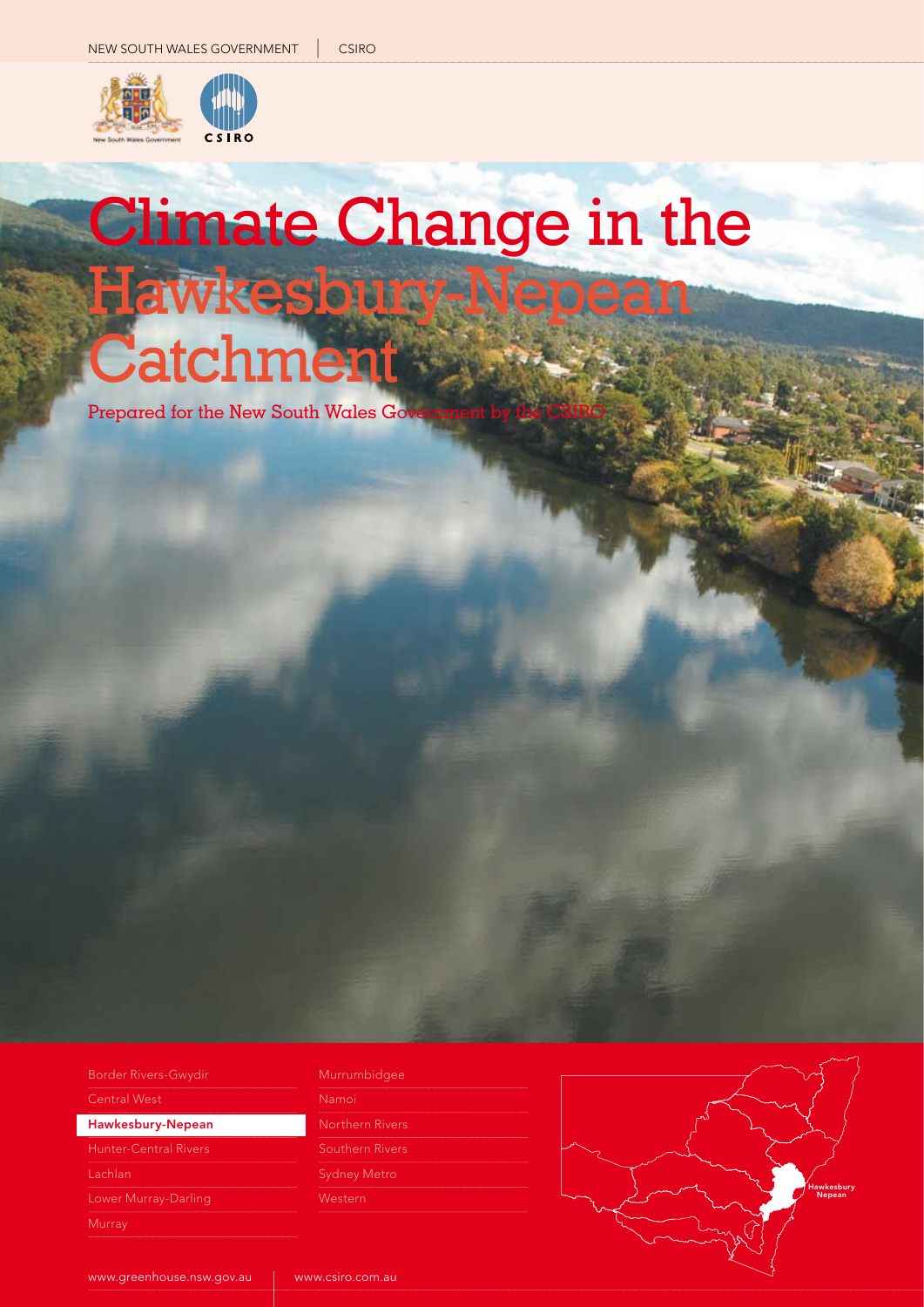

The following brochure has been prepared by the CSIRO to provide information regarding climate change and its consequences for landowners, landusers and the general public within the Hawkesbury-Nepean Catchment. The information presented is based upon recent technical reports produced for the New South Wales Government by the CSIRO as well as data from the Australian Bureau of Meteorology and other peer-reviewed scientific studies. This brief summary provides an entry-point for raising awareness about climate change and for locating additional information.

### Important Notice

© Copyright Commonwealth Scientific and Industrial Research Organisation ('CSIRO') Australia 2007

All rights are reserved and no part of this publication covered by copyright may be reproduced or copied in any form or by any means except with the written permission of CSIRO.

The results and analyses contained in this Report are based on a number of technical, circumstantial or otherwise specified assumptions and parameters. The user must make its own assessment of the suitability for its use of the information or material contained in or generated from the Report. To the extent permitted by law, CSIRO excludes all liability to any party for expenses, losses, damages and costs arising directly or indirectly from using this Report.

### Use of this Report

The use of this Report is subject to the terms on which it was prepared by CSIRO. In particular, the Report may only be used for the following purposes:

- this Report may be copied for distribution within the Client's organisation;
- the information in this Report may be used by the entity for which it was prepared ("the Client"), or by the Client's contractors and agents, for the Client's internal business operations (but not licensing to third parties);
- extracts of the Report distributed for these purposes must clearly note that the extract is part of a larger Report prepared by CSIRO for the Client.

The Report must not be used as a means of endorsement without the prior written consent of CSIRO.

The name, trade mark or logo of CSIRO must not be used without the prior written consent of CSIRO.

*The photographs used in this document have been provided courtesy of the Hawkesbury-Nepean Catchment Management Authority.*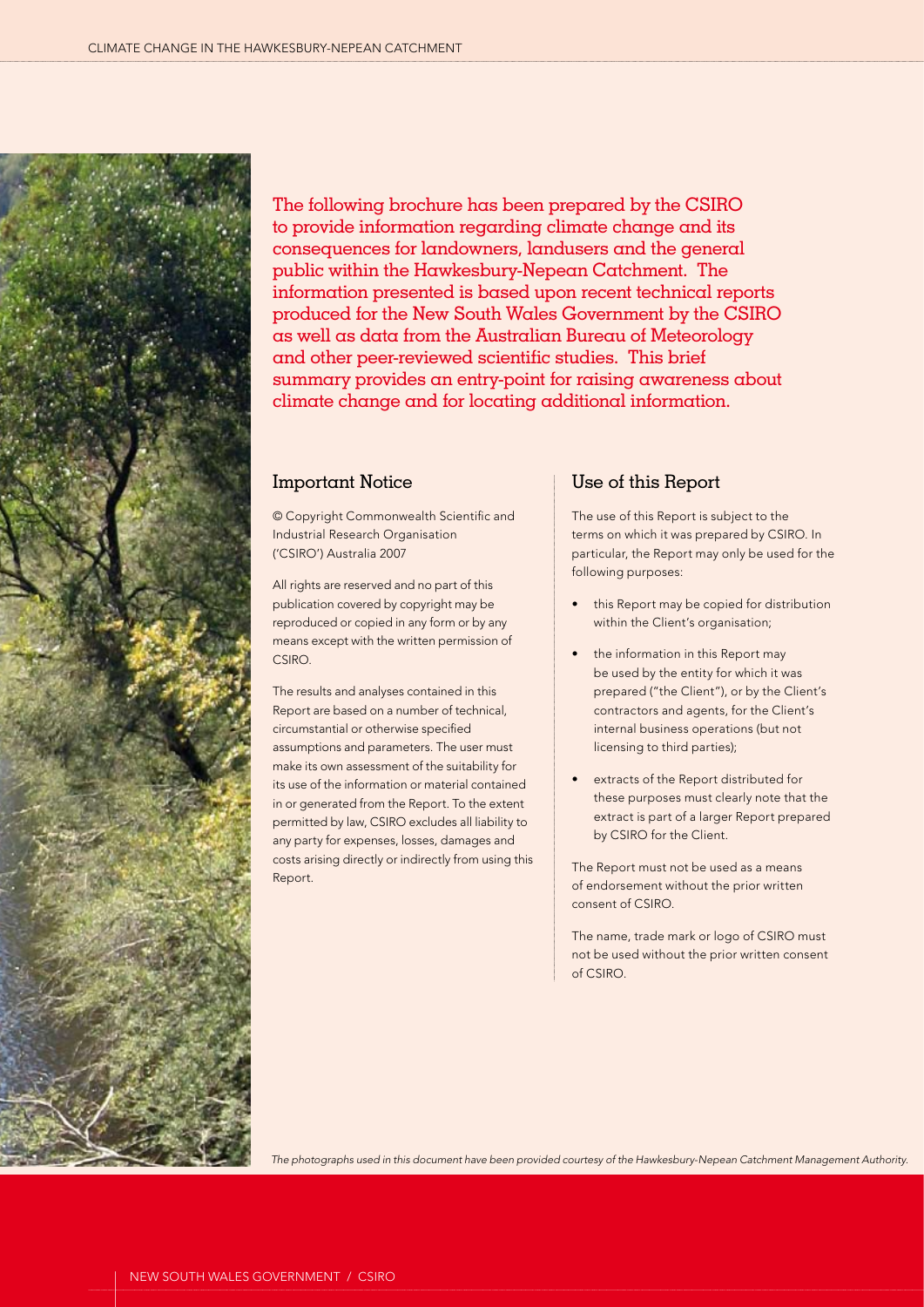

# The Problem of **Climate Change**

The Earth's plants and animals depend on the climate to which they are exposed – they benefit when conditions are favourable, and they suffer when conditions become extreme. Humans are no exception.

The crops and water resources that we use to sustain our communities are linked to the climate, and the economic as well as human losses that we experience from hail, cyclones, floods, droughts and bushfires are a reminder of our ever-present vulnerability to the climate system.

It is increasingly clear that our climate is changing. Whereas in the past humans have learned to cope with climate variability and change that was natural in origin, we are now living in a climate of our own making. The rate at which our climate is being transformed is unprecedented throughout much of human history.

### Evidence of a Changing Global Climate

- Temperatures in the northern hemisphere at the end of the 20th century are believed to have been warmer than they have been at any time in the previous 1,000 to 2,000 years.
- The average global temperature in 2005 was the warmest on record, and eight of the ten warmest years have occurred since 1997.
- The Earth's average surface temperature has risen 0.7°C since 1900.
- Heatwaves and extreme rainfall have become more common in many regions.
- The sea level has risen 1.8 mm per year since 1950 and that rate is accelerating.
- There have been fewer frosts and the ice sheets of Antarctica and Greenland are shrinking.
- The timing of physiological processes in plants and animals is changing throughout the world, and populations are shifting their distributions.

### Evidence of Australian Climate Change

- Average temperatures in Australia rose 0.9°C from 1910 to 2004. There have been more heatwaves and fewer frosts.
- Since 1950, annual rainfall has declined on the eastern seaboard and the south of the continent, but increased in the northwest.
- Since 1973, droughts have become more intense, and extreme rainfall events have increased in the northeast and southwest.

According to the United Nations' Intergovernmental Panel on Climate Change "most of the warming observed over the last 50 years is attributable to human activities." These activities –mainly the burning of fossil fuels such as coal, oil, and natural gas – have released vast quantities of greenhouse gases into the atmosphere.

Most greenhouse gases have a long lifetime in the atmosphere.This means that even with reductions in greenhouse gas emissions, there would be a delay of several decades before those reductions have a significant effect on greenhouse gas levels in the atmosphere. Recent studies indicate that no matter how quickly we act, we are already committed to additional global warming during the 21st century of around 0.5°C and the subsequent impacts that are likely to follow.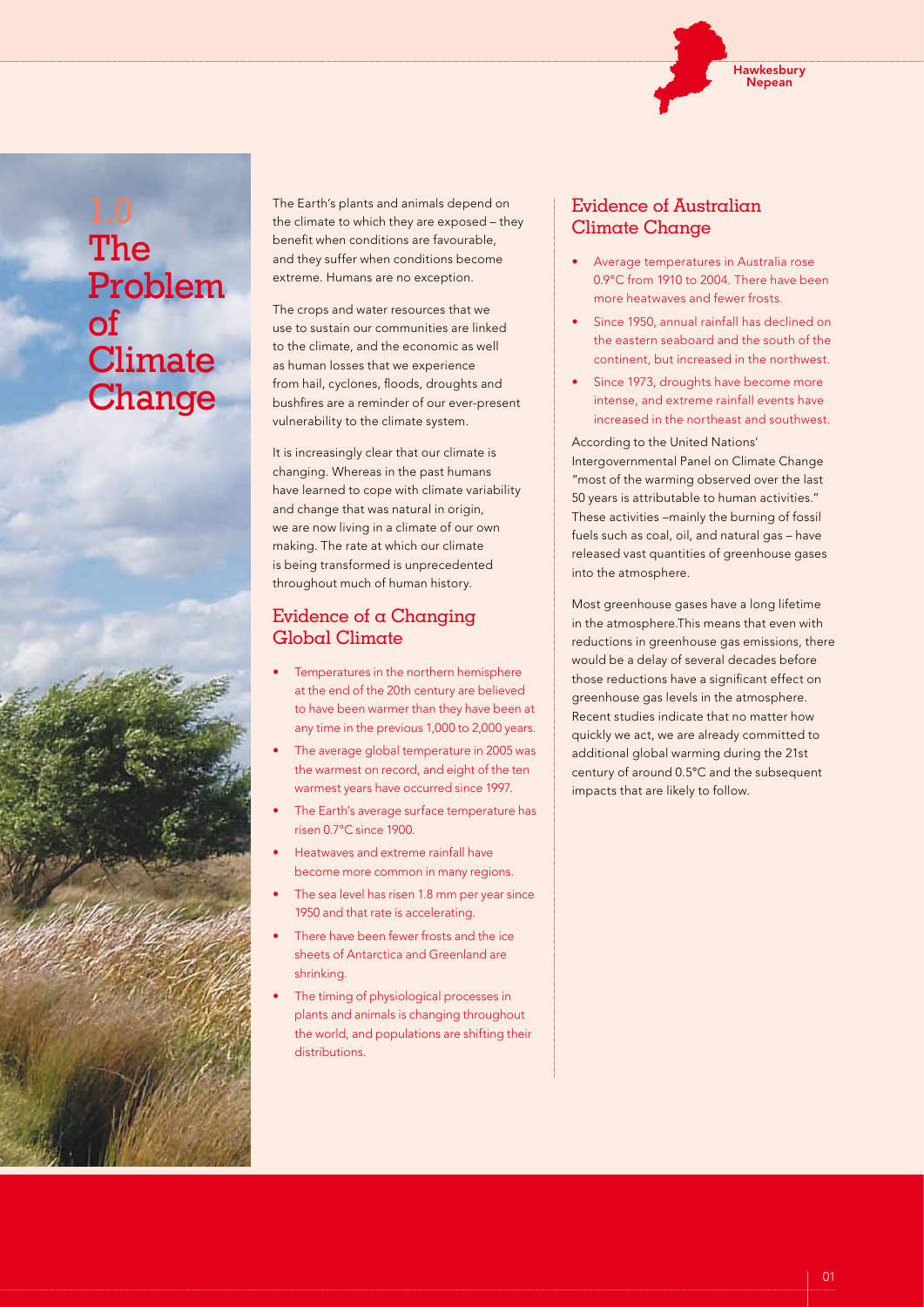# 1.1 What is **Causing Climate** Change?

Much of the energy that drives the Earth's natural processes comes directly from the Sun. Around half of the Sun's energy that reaches the Earth breaks through the atmosphere, warming the surface of the planet. The land and oceans then radiate that heat, some of which is trapped by greenhouse gases in the atmosphere. The principal greenhouse gases are water vapour, carbon dioxide, methane and nitrous oxide.

This trapping of heat energy is known as the 'greenhouse effect' – keeping temperatures higher than they otherwise would be, just like a glass greenhouse keeps plants warm (Figure 1). Without this process, the global average surface temperature would be closer to minus 18°C, instead of the current 15°C.

### Figure 1. The Greenhouse Effect



Some solar radiation is reflected by the earth and the atmosphere Some of the infrared radiation passes through the atmosphere, and some is absorbed and re-emitted in all directions by greenhouse gas molecules. The effect of this is to warm the earth's surface and the lower atmosphere.

Solar radiation passes through the clear atmosphere



Infrared radiation is emitted from the earth's surface

The problem we now face is that human actions—particularly burning of fossil fuels, agriculture and land clearing—are increasing concentrations of greenhouse gases in the atmosphere. Since 1750, the amount of carbon dioxide in the atmosphere has risen 35%, and the current concentration is higher than any time in at least the past 650,000 years. The level of nitrous oxide has also risen 17% and methane 151%

This has enhanced the greenhouse effect by trapping more heat, leading to global warming.

Scientists assert that there will be continued warming and increases in sea level with significant impacts on natural and human systems. Globally, these impacts include coastal flooding; more heatwaves, storms and droughts; less frost, snow and polar ice; more people at risk of food and water shortage; reduced habitat for many plant and animal species and more people exposed to infectious diseases such as malaria.

In response to this challenge, we need to do two things: start planning adaptation strategies to minimise those consequences, and reduce greenhouse gas emissions to slow the rate of global climate change.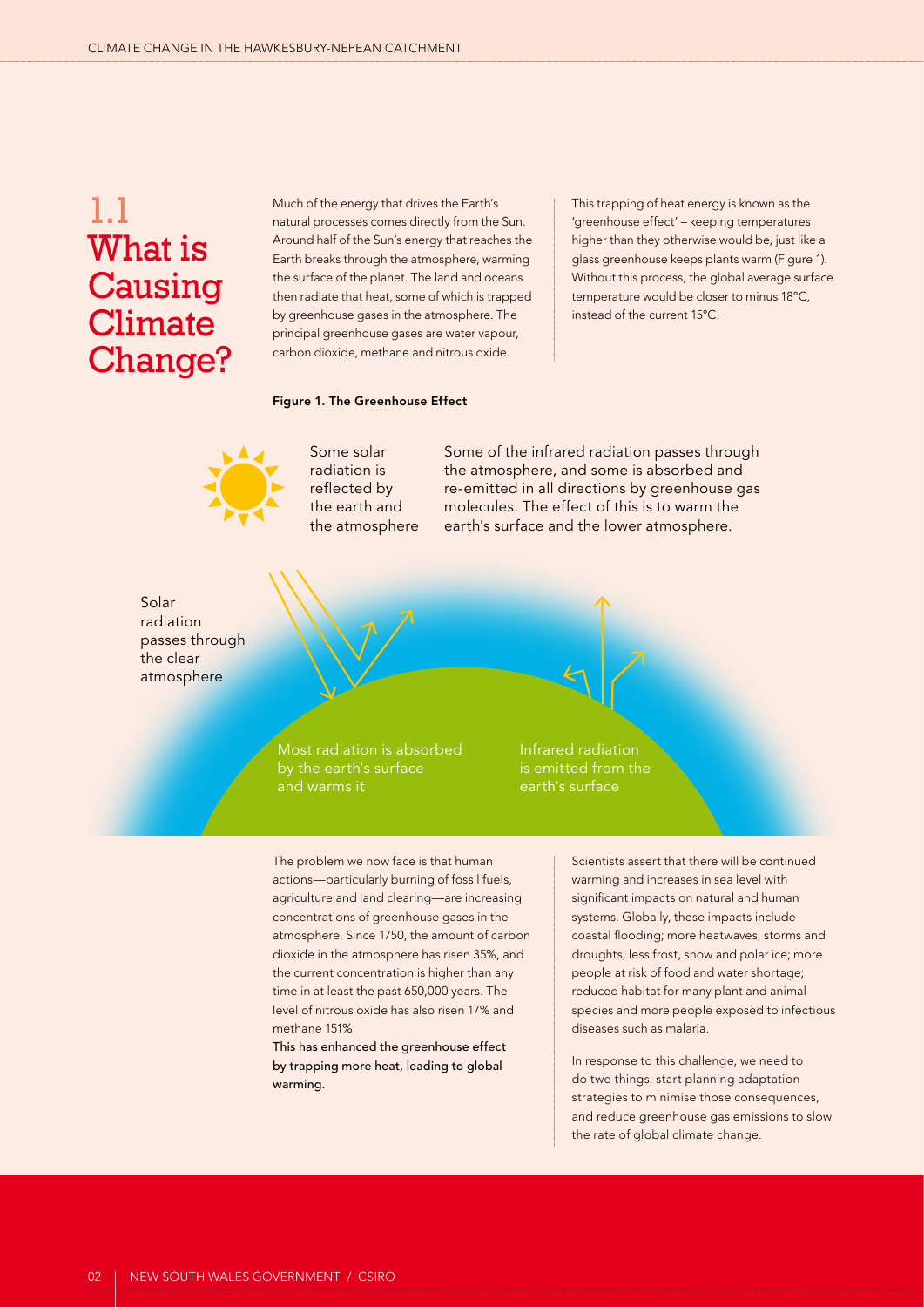

# 2.0 **Climate** Change in New South Wales

In 2004, CSIRO and the Bureau of Meteorology released a report on behalf of the NSW Government which looked at past and likely future changes to NSW's climate.

The report found that between 1950–2003, NSW became 0.9°C warmer, with more hot days/nights and fewer cold days/nights. Annual total rainfall declined by an average of 14 mm per decade, with the largest declines in rainfall near the coast due to an increase in El Niño years since the mid-1970s. Extreme daily rainfall intensity and frequency have also decreased throughout much of the state.

#### The report predicted that by the year 2030:

- NSW is likely to become warmer than it was in around 1990.
- There will be more hot days over 35°C and fewer frost days below 0°C.
- Annual rainfall is likely to decline.
- Rainfall runoff and stream flows will be reduced.
- Droughts are likely to become more severe.
- The risk of bushfires is likely to increase.
- Extreme rainfall may become more intense in central and southeast NSW.

#### More detailed findings of the report are listed in Table 1 (below).

| Table 1. Annual and Seasonal Climate Projections for New South Wales |                                                                   |                                                                    |  |  |
|----------------------------------------------------------------------|-------------------------------------------------------------------|--------------------------------------------------------------------|--|--|
| <b>Season</b>                                                        | 2030                                                              | 2070                                                               |  |  |
| <b>Annual</b>                                                        | • Warmer by $+0.2 - +2.1$ °C<br>Rainfall change of $-13 - +7\%$   | • Warmer by $+0.7 - +6.4$ °C<br>Rainfall change of $-40 - +20\%$   |  |  |
| <b>Summer</b>                                                        | • Warmer by $+0.2 - +2.3$ °C<br>Rainfall change of -13 - +13%     | • Warmer by $+0.7 - +7.1$ °C<br>Rainfall change of $-40 - +40\%$   |  |  |
| <b>Autumn</b>                                                        | • Warmer by $+0.2 - +1.9$ °C<br>Rainfall change of -13 - +13%     | • Warmer by $+0.7 - +5.6$ °C<br>Rainfall change of $-40 - +40\%$   |  |  |
| <b>Winter</b>                                                        | • Warmer by $+0.2 - +2.3$ °C<br>Rainfall change of $-13 - +7\%$   | • Warmer by $+0.7 - +5.6$ °C<br>Rainfall change of $-40 - +20\%$   |  |  |
| <b>Spring</b>                                                        | • Warmer by $+0.2 - +2.1$ °C<br>• Rainfall change of $-20 - +7\%$ | • Warmer by $+0.7 - +7.1$ °C<br>• Rainfall change of $-60 - +20\%$ |  |  |

# 3.0 The Hawkesbury-Nepean **Catchment**

The Hawkesbury-Nepean Catchment covers over 22,000 square kilometres. It is one of the most important and varied catchments in Australia, providing a substantial proportion of the drinking water supplied to the 4 million people living in Sydney, the Illawarra and the Blue Mountains. Almost 1 million people live in the catchment, of which 90% live in the suburbs to the west, northwest and southwest of Sydney. Over the next 30 years this population is expected to grow by more than 400,000.

The economy of the catchment is driven by an extensive range of agricultural, extractive, manufacturing and processing industries.

The catchment's natural landscapes are incredibly varied, from rainforests to open woodlands, heathlands to wetlands, and highland freshwater streams to the magnificent Hawkesbury River estuary. The catchment includes most of the Greater Blue Mountains World Heritage Area of over one million hectares of national park and reserves protecting diverse Eucalypt forests and exceptional native plants and animals. These contribute to the catchment's many unique and spectacular recreation and tourism opportunities. The catchment has many major rivers, including the Hawkesbury, Nepean, Wollondilly, Mulwaree, Tarlo, Wingecarribee, Nattai, Nepean, Coxs, Kowmung, Grose, Capertee, Colo and Macdonald.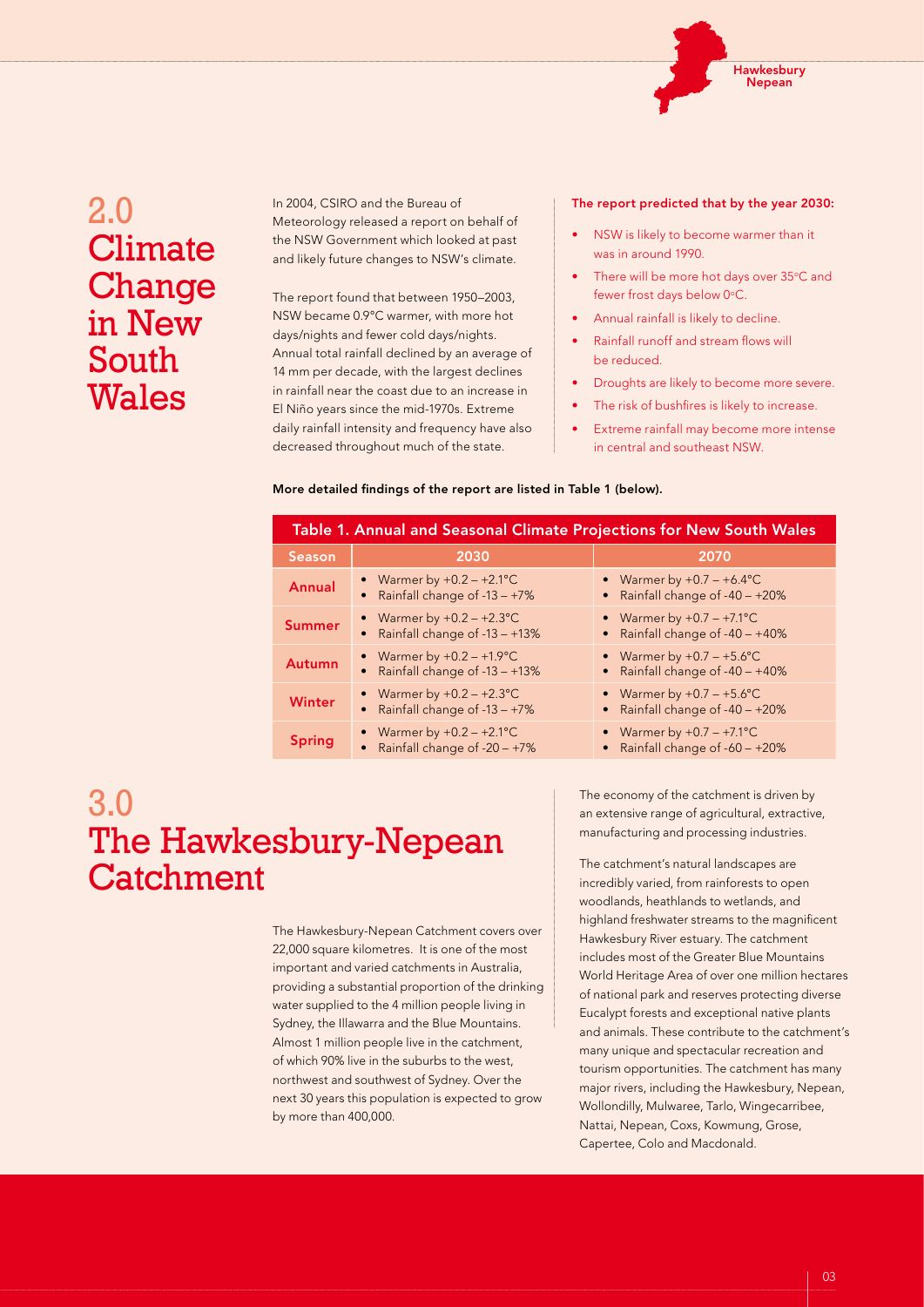# 3.1 The Climate of the Hawkesbury-Nepean **Catchment**

Summers in the Hawkesbury-Nepean region are mild to hot, with average maximum January temperatures approaching 30°C at Richmond (Table 2), although further south at Moss Vale, maximum summer temperatures average only 26°C. Meanwhile, summer highs at Katoomba average only 23°C. Based upon data from neighbouring Sydney, the catchment experiences approximately 3 days above 35ºC each year, although more hot days are expected at Richmond and fewer at Katoomba. Winters are cool to mild, with average maximum July temperatures of 17°C at Richmond and 9°C at Katoomba.

Temperatures rarely fall below 0°C at sea-level, but frosts are common at higher altitudes. The catchment receives approximately 800–1,400 mm of rainfall each year. Peak precipitation occurs between November and March, and the variability in rainfall from one year to the next is high.

### A warming of 1.0°C and no change in rainfall (a moderate scenario for 2030) would make the climate of Richmond similar to the current climate of Cessnock in the Hunter Valley.

Figure 2. Climate Projections for New South Wales (The coloured bars show the range of projected changes corresponding with the colours in the maps)

2030

2070



Since 1950, the region has experienced warming of around 0.8ºC. This is likely to be partly due to human activities. The catchment has also experienced a significant drop in annual rainfall at a rate of approximately 20–50 mm per decade, depending on location. The contribution of human activities to the rainfall decline is hard to distinguish from natural variability.

The future climate of the Hawkesbury-Nepean Catchment is likely to be warmer (Figure 2). Although projected changes in average rainfall are currently not clear, given projected increases in evaporation, the



catchment is likely to be drier. Such climate changes would also increase heat waves, extreme winds and fire risk. Nevertheless, despite this trend toward drier conditions, there is also potential for seasonal increases in extreme rainfall events. Further details about these changes are described in the following table (Table 2), which compares average conditions for the present climate with ranges of potential change in 2030 and 2070. These projections account for a broad range of assumptions about future global greenhouse gas emissions, as well as differences in how various climate models represent the climate system.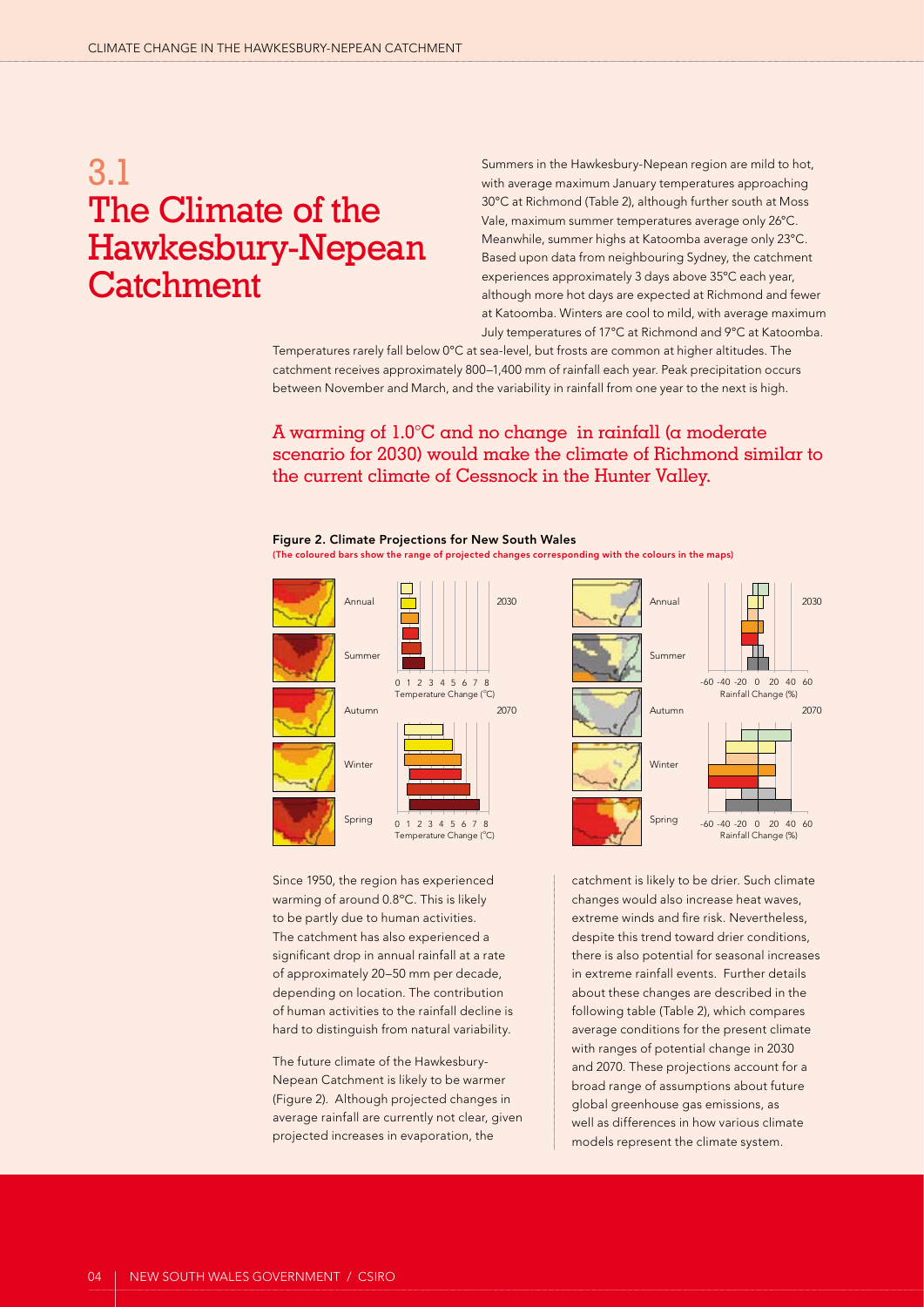| Table 2. Current and Projected Climate Change in the Hawkesbury-Nepean Catchment |                                                                                                        |                         |                     |  |
|----------------------------------------------------------------------------------|--------------------------------------------------------------------------------------------------------|-------------------------|---------------------|--|
|                                                                                  | Present (1990) <sup>1</sup>                                                                            | <b>Projected Change</b> |                     |  |
|                                                                                  |                                                                                                        | 2030                    | 2070                |  |
| <b>Temperature</b>                                                               |                                                                                                        |                         |                     |  |
| <b>Average</b>                                                                   | Katoomba: 9 - 23°C <sup>2</sup><br>Moss Vale: 12 - 26°C <sup>2</sup><br>Richmond: $17 - 29^{\circ}C^2$ | $+0.2 - +1.6$ °C.       | $+0.7 - +4.8$ °C    |  |
| No. Days below<br>$0^{\circ}$ C                                                  | Sydney: 0                                                                                              | Sydney: 0               | Sydney: 0           |  |
| No. Days above<br>$35^{\circ}$ C                                                 | Sydney: 3                                                                                              | Sydney: $4-6$           | Sydney: $4-18$      |  |
| No. Days above<br>$40^{\circ}$ C                                                 | Sydney: 0                                                                                              | Sydney: $0 - 1$         | Sydney: $0 - 4$     |  |
| Rainfall                                                                         |                                                                                                        |                         |                     |  |
| <b>Annual Average</b>                                                            | Katoomba: 1,399 mm<br>Moss Vale: 973 mm<br>Richmond: 801 mm                                            | $-7 - +7%$              | $-20 - +20%$        |  |
| <b>Extreme Rainfall<sup>3</sup></b>                                              |                                                                                                        | $-3 - +12%$             | $-7 - +10\%$        |  |
| <b>Evaporation</b>                                                               |                                                                                                        | $+1 - +8%$              | $+2 - +24%$         |  |
| No. Droughts per<br>decade <sup>4</sup>                                          | $\overline{3}$                                                                                         | $2 - 5$                 | $1 - 9$             |  |
| <b>Extreme Winds</b>                                                             |                                                                                                        | $-5 - +8%$              | $-16 - +24%$        |  |
| No. Fire Days <sup>5</sup>                                                       | Richmond: 12                                                                                           | Richmond: $12 - 14$     | Richmond: $10 - 19$ |  |

1 Present day conditions for temperature and rainfall represent long-term averages from the Bureau of Meteorology. For<br>extreme temperatures, the present average is based on 1964-2003. For fire danger, the present average i

2 Range represents average July and January maximum temperature.

3 Defined as 1 in 40 year 1-day rainfall total. Values represent the range in seasonal projections from a limited set of climate models.

4 The values for drought represent average monthly drought frequencies, based upon the Bureau of Meteorology's criteria for serious rainfall deficiency (see also Burke et al., 2006).

5 Number of days annually with a "very high" or "extreme" fire danger index. Changes are for 2020 and 2050, respectively, as in Hennessy et al. (2005).

# 3.2 Impacts of Climate Change in the Hawkesbury-Nepean **Catchment**

Although changes in average temperature, rainfall and evaporation will have long-term consequences for the catchment, the impacts of climate change are more likely to be felt through extreme weather events. Projections suggest there will be more hot days, bushfires, droughts and intense storms. These can all place human life, property and natural ecosystems at increased risk. Additional details regarding climate change impacts on various activities and assets in the catchment are discussed below.

### Water

Changes in rainfall and higher evaporation rates are likely to lead to less water for streams and rivers in the Hawkesbury-Nepean Catchment, which will have downstream consequences for storages and place strains on the catchment's water resources. For example, due to recent trends toward reduced rainfall, as of August 2006, catchment storages such as the Avon, Cataract, Cordeau, and Warragamba were at only 30–45% of capacity. However, other storages such as Wingecarribee and Nepean were 75–80% full. 1

*1 Data obtained from the Water Observation Network: http://wron.net.au/DemosII/DamData/DamMap.aspx*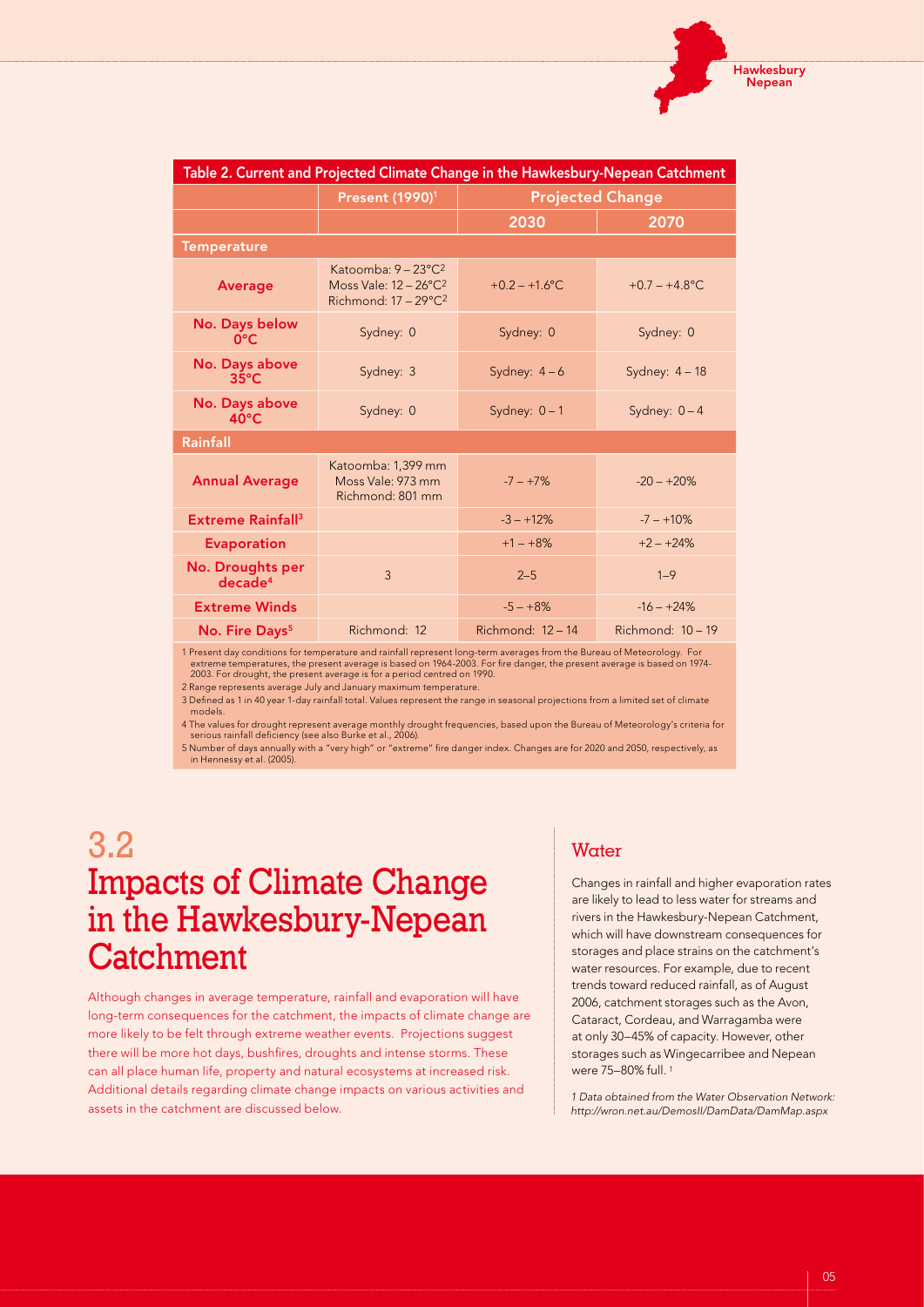Various studies of stream flows in NSW indicate that climate change is likely to reduce flows in the future (Hassall and Associates, 1998; Jones and Page, 2001; Beare and Heaney, 2002; Bates et al., 2003; Warner, 2003). This has implications not only for water users within the catchment, but also for neighbouring Sydney, which derives the majority of its drinking water from the Hawkesbury-Nepean Catchment. Under the National Water Initiative, the Commonwealth, State and Territory Governments have agreed that water users should bear the risk of such reductions in water availability. In addition, changes in flows of the Hawkesbury River may affect navigation along the waterway.

Lower flows and higher temperatures may also reduce water quality within the catchment. For example, low flows, higher temperatures and elevated nutrients create a more favourable environment for potentially harmful algal blooms. Greater fire activity could contaminate water catchments with sediment and ash. Salinity problems in the catchment may be exacerbated by changes in rainfall, temperature and stream flows (Beare and Heaney, 2002). In addition to effects on surface water, the quality of coastal groundwater aquifers may be adversely affected by rising sea levels and salt-water infiltration. Decreases in runoff due to climate change may reduce the extent and function of freshwater wetlands, such as Wingecarribee Swamp, the Thirlmere Lakes and Longneck Lagoon, as well as the Hawkesbury Estuary, that provide habitat for birds and other wildlife.

### Farms

The farmers of NSW have developed useful adaptation skills that stand them in good stead for climate change, but they will need to plan for new climatic challenges and opportunities.

Climate change will have both positive and negative impacts on the types of crops that can be grown and on agricultural productivity. For example, higher levels of carbon dioxide in the atmosphere are likely to increase plant growth, but the protein content of those plants is expected to be lower. Low to moderate warming will also help plant growth and extend growing seasons, but a rise in the number of very hot days or droughts could damage crops. Dry land grazing (sheep and beef cattle) and broad acre cropping are also likely to benefit from higher carbon dioxide levels, but this may be offset by the effect of higher temperatures (Hassall and Associates, 1998). For example, warmer temperatures will increase heat stress on livestock (Howden et al., 1999a; Jones and Hennessy, 2000), which may affect growth and productivity and, subsequently, livestock management.

Irrigated agriculture is also significant in the region, including dairy and horticulture. These industries are likely to be affected by reductions in water availability meaning that water efficiency will be increasingly important. Warmer temperatures will increase heat stress on dairy cattle, reducing milk production unless management measures such as shade sheds and sprinklers are adopted (Jones and Hennessy, 2000).

Higher temperatures will lead to inadequate winter chilling for some fruit trees, which may reduce fruit yield and quality (Hennessy and Clayton-Greene, 1995). It may become necessary to consider low chill varieties and alternative management options. However, higher temperatures are likely to reduce the risk of damaging winter frosts. In viticulture, higher temperatures are likely to reduce grape quality, but there may be opportunities to shift production to varieties better adapted to warmer conditions (Webb, 2006).

The key consequence of climate change on farming will clearly be rainfall. Any reduction in rainfall will place most farms under stress, particularly when linked to higher temperatures. For dryland cropping, reductions in rainfall and increases in evaporation directly contribute to reductions in soil moisture. Meanwhile, irrigated agriculture is likely to be affected by tighter constraints on water allocations possibly resulting in a more developed and competitive water market. In this sense, the unusually hot droughts of 2002/03 and 2005/06 may be a sign of things to come. Furthermore, heavy rains and winds from storm events also contribute to crop damage and soil erosion. Indirect impacts due to changes in weeds, pests and international markets may also place farms under stress.

### **Biodiversity**

Changes to the climate will have significant effects on the catchment's plants and animals. Currently, 245 species, ten populations and 32 ecological communities (i.e., collections of species or habitat) in the catchment are classified as threatened or endangered (DEC, 2006). Although current threats to the catchment's biodiversity are largely a product of historical land clearing, climate change is likely to increase the need for conservation efforts.

The geographic distribution of a species is often defined by its 'climate envelope,' reflecting species-specific tolerances to extremes of temperature and moisture. Climate change is likely to drive changes in the distribution of some plant and animal species, driving some species out of the catchment or enabling invaders to move in. Meanwhile, even those species capable of coping with climate change alone may succumb to the cumulative effects of multiple stressors. Despite such impacts, little is actually known regarding how climate change may affect some of the catchment's endangered iconic species such as the Swift Parrot, Gang-gang Cockatoo and the Southern Brown Bandicoot or ecosystems such as the Blue Gum High Forest, or the Castlereagh Swamp Woodlands.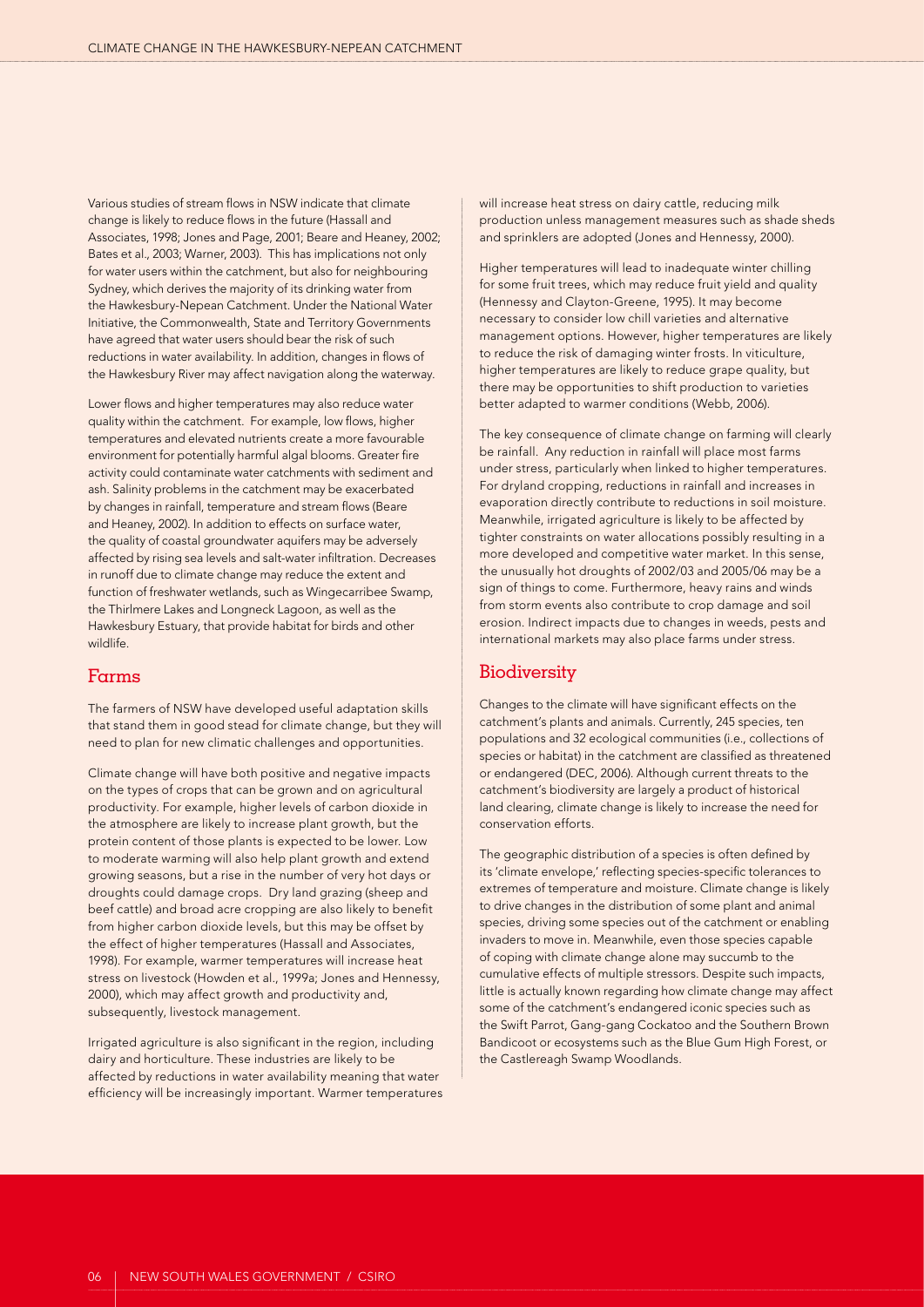

#### Other risks to biodiversity in the Hawkesbury-Nepean catchment include:

- Reductions in flows of streams within the catchment are likely to have a negative impact on aquatic biodiversity and wetland ecosystems.
- Plants and animals may become 'stranded' in isolated remnants of vegetation due to changing climate and continued development within the catchment.
- More frequent droughts and fires are likely to increase stress on plants and animals.
- Sea-level rise is likely to inundate coastal wetlands and alter the discharge of freshwater into estuaries, with potential adverse effects on coastal wetland habitat (Williams and Thiebaud, 2006).

### Forests

The forests, woodlands and natural vegetation of the Hawkesbury-Nepean Catchment are a significant asset that is managed for biodiversity conservation, maintenance of water quality, recreation and other purposes.

Preliminary research suggests that temperate forests in Australia may increase in productivity with higher temperatures and increased concentrations of atmospheric carbon dioxide. However, these benefits may be offset by decreased rainfall, increased bushfires and changes in pests. Also the benefit of higher carbon dioxide concentrations may be limited in the longer term by the availability of nutrients (Howden et al., 1999c).

Climate change is likely to lead to changes in the distributions of tree species, possible increased invasion by pests, and changes to the habitat that these areas provide for local plants and animals. This will raise new challenges in managing forest areas for biodiversity conservation.

Climate change may also create challenges and opportunities for the forest plantation industry. Given appropriate selection of tree species and the availability of suitable land, it may be possible to expand plantation forestry within the catchment. However, increased risk of drought and wildfire may affect the feasibility of establishing successful plantations in some areas.

### **Communities**

Warmer winters are likely to reduce cold-related illnesses, but warmer summers are likely to increase the risk of heat-related health problems, especially in the elderly (McMichael, 2003). Warmer temperatures may also contribute to the spread of infectious diseases, although the spread of tropical diseases such as dengue fever into the Hawkesbury-Nepean Catchment remains unlikely.

The built environment is also vulnerable to climate change. As well as impacting on homes, it will affect infrastructure, commercial buildings and other physical assets. Changes in average climate will affect building design and performance, including structural standards and cooling and heating demand (PIA, 2004). Higher summer temperatures, for example, may induce a rethinking of building design and standards to ensure thermal comfort at minimal cost, while potential increases in extreme winds may necessitate more robust construction. In addition, a study by Austroads (2004) concluded that climate change would contribute to increases in road maintenance costs in NSW of up to 25% by 2100, largely due to assumptions about the effects of climate change and population growth on traffic volumes.

Increases in the intensity of the heaviest rainfall events will increase flash flooding, placing strains on water infrastructure such as sewerage and drainage systems, particularly in urban areas. For example, a study by Minnery and Smith (1996) found that climate change may double flood-related damage in urban areas of NSW, although more recent modelling suggests that extreme rainfall events along the NSW coastline may decline, but increase further inland (Hennessy et al., 2004b). Regardless of changes in such extremes, higher temperatures and lower average rainfall are likely to lead to increased pressure on urban water and energy supplies, unless moderated by demand management measures.

Modelling of weather patterns along the NSW coast indicates the potential for increases in the frequency of weather events that contribute to extreme winds and, subsequently, storm surges (Hennessy et al., 2004b). Such an increase in storm surges, in conjunction with future sea-level rise, will increase the risk of coastal inundation, erosion, and damage to infrastructure and property. Modelling of coastal responses to sea-level rise on various locations along the NSW coast indicates the potential for tens of metres of beach erosion over the next century, and the potential for erosion in excess of 100 metres during severe storm events (Hennecke, 2004; Cowell et al., 2006). However, the actual magnitude of beach erosion will vary significantly from one location to another. Given its geographic location, possible impacts from estuarine inundation are likely to be more significant than beach erosion for the Hawkesbury-Nepean Catchment.

The risk of property loss due to bushfire is also likely to increase. For example, Richmond currently experiences approximately 12 days per year with a fire danger index of "very high" or "extreme." This is expected to increase by up to 2 days by 2020 and up to 7 days by 2050 (Hennessy et al., 2005; see Table 2). As a consequence of these and other changes in extremes such as winds and floods, insurance risk assessments and premiums are likely to be affected.

.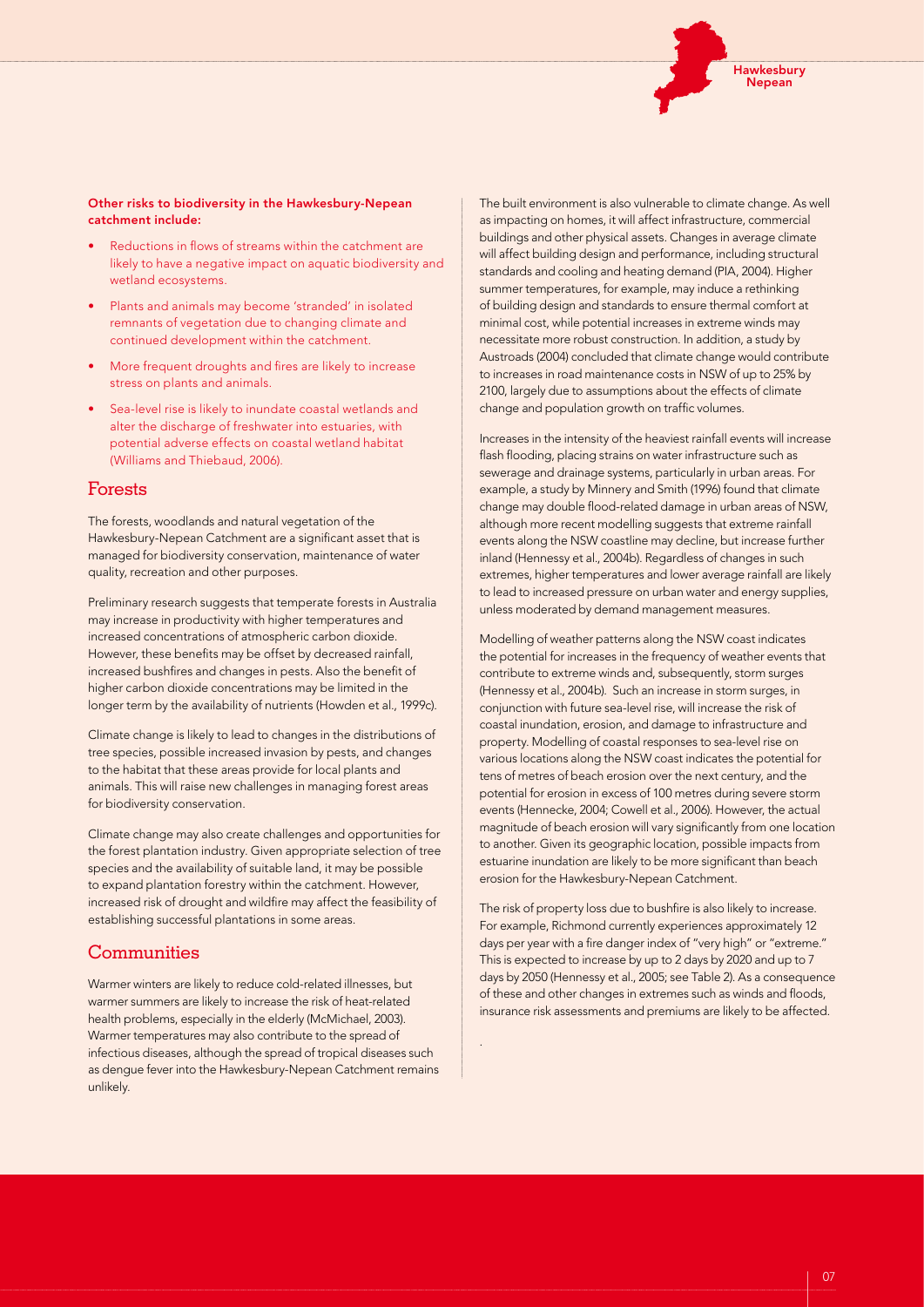# 4.0 Adapting to Climate Change



Adaptation is a risk management strategy involving actions to reduce the negative impacts of climate change and take advantage of new opportunities that may arise. The types of adaptation measures adopted will vary from region-to-region. Because some of the decisions we make today will have lasting implications for future climate vulnerability, we must start planning our adaptive responses now. By doing so, we may help to lessen some of the environmental, economic and social costs of climate change.

# 4.1 Adaptation in Action



Throughout much of Australia, users of the land have developed considerable experience in managing the high degree of variability that is characteristic of Australia's climate. However, many individuals and enterprises are recognising that they are contending not just with climate variability, but also climate change – and the past is no longer a reliable indicator of future conditions. In response, a broad range of adaptation actions are being implemented across Australia.

In 1999, the *Masters of the Climate* project collected information from more than 80 landholders on how they were using climate tools to better manage their land resources and farm businesses – 23 were selected as case studies. In 2004, those 23 landowners were visited again to see how they fared during the 2002/03 drought and to identify trends in the use of climate tools over the intervening five years.

### Some examples of potential adaptation measures relevant to the Hawkesbury-Nepean Catchment include:

- Linking national parks and remnant vegetation to support migration of species.
- Developing best practice for environmental management.
- Improving water-use efficiency.
- Changing to crops that are more tolerant of heat and drought.
- Changing planting times and practices for crops.
- Providing more shade and cooling for livestock.
- Reviewing flood and fire management arrangements.

Making sure the resources are available for such adaptation measures means continually expanding research, education and communication.

#### Some of the observed trends among included:

- Solid understanding of local climate history as a basis for greater understanding of climate variability and change.
- Growing use of weather and climate websites for both long and short-term forecasts.
- The application of sophisticated tools (such as software for tracking sub-soil moisture and wheat yields) for making full use of all available moisture.
- Shifts in the nature of crops and stock run on the properties, with a movement away from riskier varieties and activities.
- Opportunistic decision-making being ready to act on short notice to take advantage of weather conditions.
- In a few cases, deciding to leave the enterprise altogether.

All of the *Masters of the Climate* case studies from 1999 and 2004 are available over the internet at http://www.managingclimate.gov.au/information\_ resources.asp.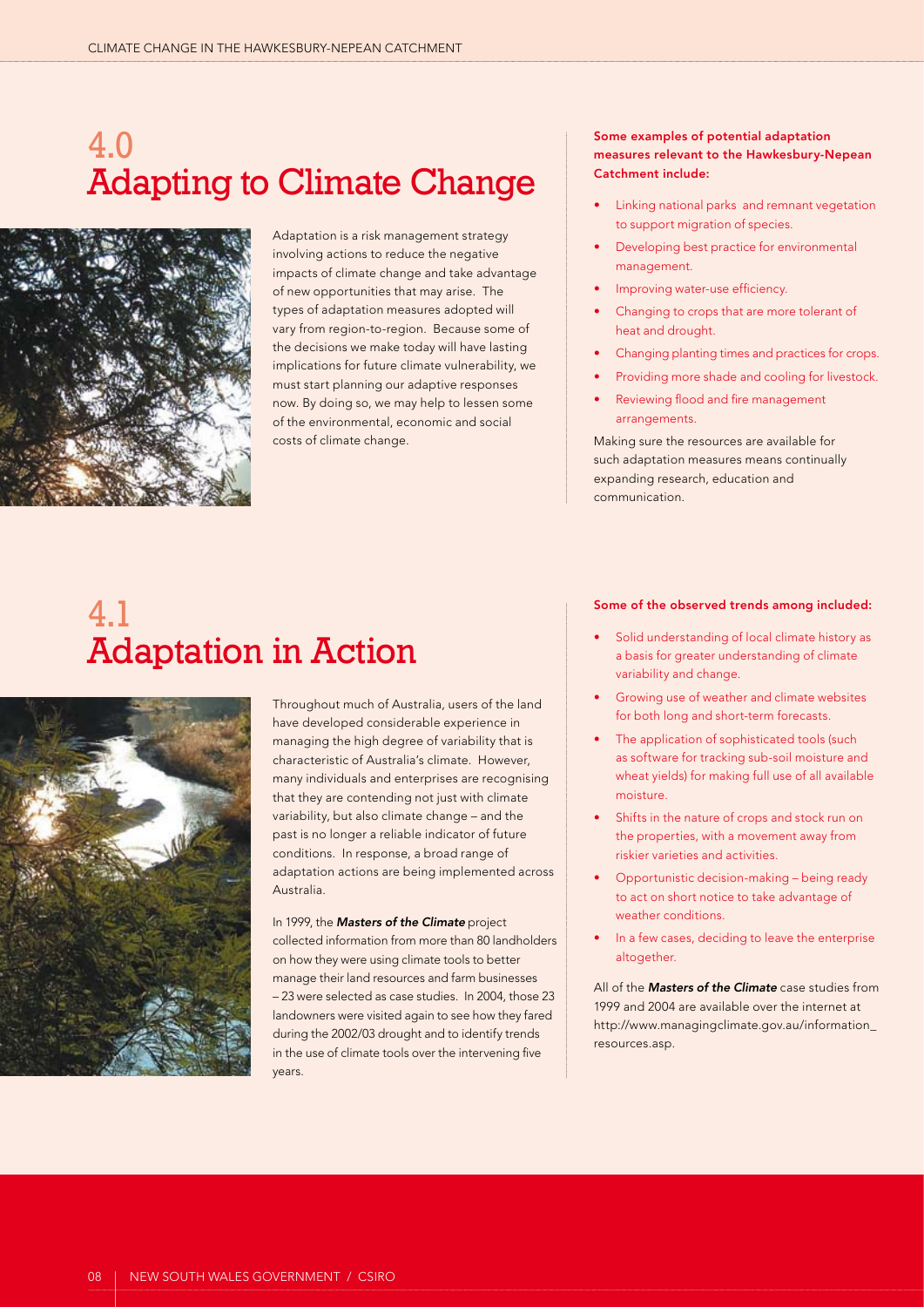#### Hawkesbury ...........<br>Nepean

# 5.0 What is the New South Wales Government Doing?

The NSW Government is taking a leadership role in responding to climate change. In late 2005 the NSW Greenhouse Plan was released, which outlines the NSW Government's response to climate change.

The NSW Greenhouse Plan outlines polices and actions in three main areas:

- **Awareness Raising**
- Adapting to Climate Change
- Reducing Greenhouse Gas Emissions.

Copies of the Plan can be downloaded from www.greenhouseinfo nsw.gov.au.



# 6.0 What's happening in the Hawkesbury-Nepean Catchment

The following climate change adaptation activities are currently underway in the Hawkesbury-Nepean Catchment:

• The NSW Government's Climate Change Impacts and Adaptation Research Program is supporting a bushfire risk study focusing on the Hawkesbury-Nepean Catchment. The project aims to measure the impacts of climate change on bushfire risk in the Sydney Basin, and how this will affect biodiversity and risks to human safety and infrastructure in urban areas.

• A NSW and Australian Government sponsored research project conducted in collaboration between, The Cabinet Office (NSW), the NSW Greenhouse Office, CSIRO, Sydney Water Corporation, Sydney Catchment Authority, the Commonwealth Government (through the Australian Greenhouse Office) and the University of New South Wales is examining the impacts of climate change on water supply and demand in the across the greater Sydney area including the Hawkesbury-Nepean catchment.

• The University of Newcastle is undertaking research for the Sydney Catchment Authority on long term rainfall patterns in the Sydney region over the last 1,000 years. This work will inform the nature of past flood and drought sequences experienced in the Hawkesbury-Nepean catchment and in turn increase knowledge regarding the adaptive capacity of the natural environment. Results are expected to be available in 2009.

• The University of New South Wales, in collaboration with the Sydney Catchment Authority is undertaking a study to downscale the global and regional climate models to the scale of Sydney's water supply catchment. The modelled catchment scale rainfall projections will subsequently be translated into runoff projections and will provide an indication of future changes in catchment yields under different greenhouse gas emission levels.

• The Hawkesbury-Nepean Catchment Management Authority (CMA) is a partner in a further study that examines extreme rainfall events across the Sydney region including the Hawkesbury-Nepean Catchment. The study will provide information on rainfall intensityfrequency-duration and depth-area curves for storms with a duration of less than six hours for present day and projected future conditions in 2030 and 2070. The information derived from the study is important in flood design applications.

• The CMA is also is working with the NSW Department of Environment and Conservation to identify biodiversity corridors to link national parks in order to provide a pathway for species migration. These corridors are a priority for funding under the CMA's incentive programs.

• The Biodiversity Conservation Project works with landholders to conserve native vegetation and improve its ongoing sustainability and promote revegetation of cleared areas.

• The CMA, in conjunction with the NSW Department of Primary Industry, is engaging in pasture management activities to increase soil carbon thereby increasing carbon storage in the land and enhancing pasture quality.